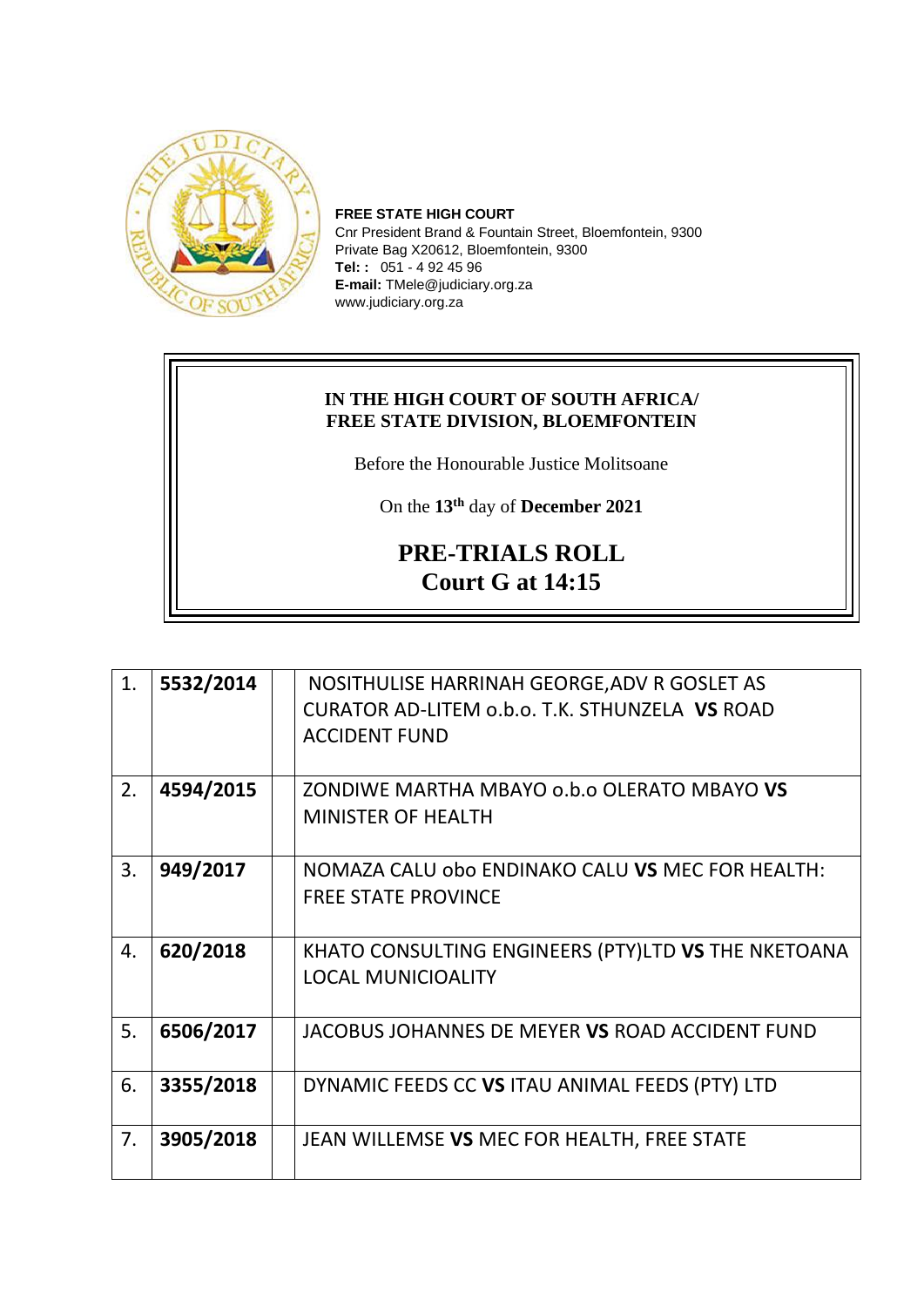| 8.  | 3967/2018 | TSHEPANG CONTRACTORS & TRADING CC VS SAMUEL          |
|-----|-----------|------------------------------------------------------|
|     |           | <b>MATLABE TSHABALALA</b>                            |
|     |           |                                                      |
| 9.  | 5538/2018 | PALI DANIEL MOEKETSI VS MINISTER OF POLICE & 1 Other |
| 10. | 5544/2018 | IMBANI HOLDINGS (PTY)LTD VS HOMSEK (PTY)LTD & 11     |
|     |           | <b>Others</b>                                        |
|     |           | <b>REMOVED FROM THE PRE-TRIALS ROLL</b>              |
| 11. | 4654/2019 | ISAAC MADIKOTO MOLAPO VS FREE STATE RUGBY UNION & 2  |
|     |           | <b>OTHERS</b>                                        |
|     |           |                                                      |
| 12. | 4898/2019 | TSHEDISO ELVIS TAU VS ROAD ACCIDENT FUND             |
| 13. | 511/2020  | CHARITY NELLIE NKETLE VS ROAD ACCIDENT FUND          |
|     |           |                                                      |
| 14. | 433/2019  | TSHIDISO PAUL TOLOANE VS MINISTER OF POLICE          |
|     |           |                                                      |
| 15. | 5125/2019 | LIZBE NIKSCH VS ROAD ACCIDENT FUND                   |
|     |           |                                                      |
| 16. | 5491/2019 | MOKOENA NDANANA ALFRED VS ROAD ACCIDENT FUND         |
|     |           |                                                      |
| 17. | 1228/2021 | DE WITT FRANK PIERRE VS DE WITT KELLY-ANN            |
|     |           |                                                      |
| 18. | 522/2021  | PHELLO PATRICK LETHUNYA VS MINISTER OF POLICE        |
| 19. | 1134/2021 | RAMPAI NTSIE SHADRACK VS MASETJHABA MAGGIE           |
|     |           | <b>SEHLABAKA</b>                                     |
|     |           |                                                      |
| 20. | 1140/2021 | CHARL LOUIS TRICHARD VS MICHELLE TRICHARD (BORN      |
|     |           | <b>DESVAUX DE MARIGNY</b>                            |
|     |           |                                                      |
| 21. | 2322/2021 | DAVID HERCLASSN & 1 OTHER VS LETSHEGO MIRRIAM ROSY   |
|     |           | <b>HERCLASS</b>                                      |
|     |           |                                                      |
| 22. | 2150/2021 | NEDBANK LIMITED VS JACOTI CONSTRUCTION CC & 2 Others |
| 23. | 2151/2021 | NEDBANK LIMITED VS JACOTI CONSTRUCTION CC & 2 Others |
|     |           |                                                      |
| 24. | 823/2019  | MAGDALENA MARIA ADRIANA ROODT & 3 OTHERS VS MEC      |
|     |           | FOR HEALTH, FREE STATE PROVINCE                      |